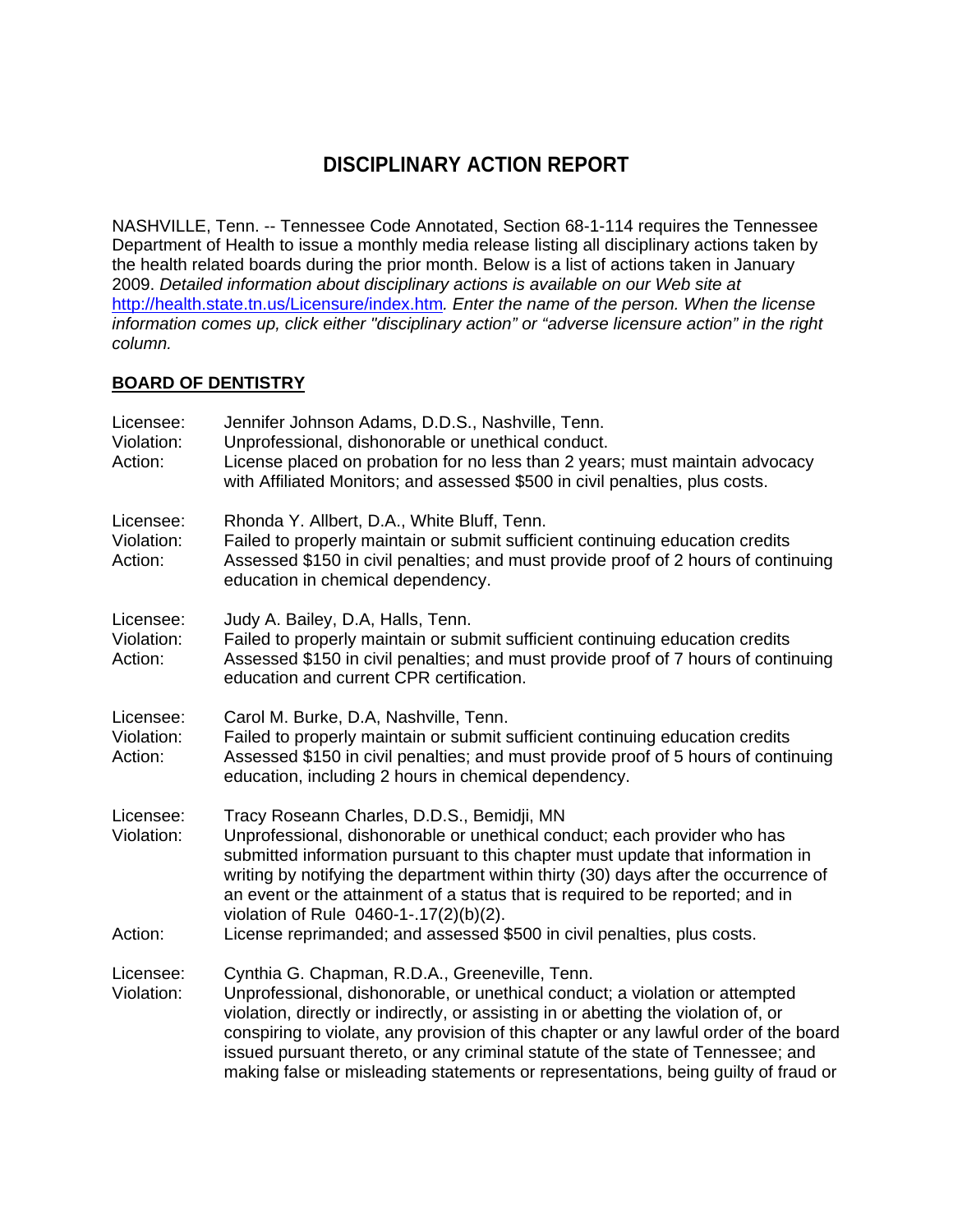| Action:                            | deceit in obtaining admission to practice, or in being guilty of fraud or deceit in<br>the practice of dentistry or dental hygiene or as a registered dental assistant.<br>License reprimanded; and assessed costs.                                                                      |
|------------------------------------|------------------------------------------------------------------------------------------------------------------------------------------------------------------------------------------------------------------------------------------------------------------------------------------|
| Licensee:<br>Violation:<br>Action: | Regina P. Collins, D.A, Wildwood, GA.<br>Failed to properly maintain or submit sufficient continuing education credits<br>Assessed \$150 in civil penalties; and must provide proof of 1 hour of continuing<br>education in chemical dependency.                                         |
| Licensee:<br>Violation:<br>Action: | Danny B, Crockarell, D.D.S., Old Hickory, Tenn.<br>Failed to properly maintain or submit sufficient continuing education credits<br>Assessed \$600 in civil penalties; and must provide proof of 2 hours of continuing<br>education in chemical dependency.                              |
| Licensee:<br>Violation:<br>Action: | Darby B. Follis, D.D.S., Wildwood, GA.<br>Failed to properly maintain or submit sufficient continuing education credits<br>Assessed \$600 in civil penalties; and must provide proof of 1 hour of continuing<br>education in chemical dependency.                                        |
| Licensee:<br>Violation:<br>Action: | Lisa L. Grizzard, D.H, Harriman, Tenn.<br>Failed to properly maintain or submit sufficient continuing education credits<br>Assessed \$300 in civil penalties; and must provide proof of 5 hours of continuing<br>education, including 2 hours in chemical dependency.                    |
| Licensee:<br>Violation:<br>Action: | Allen H. Moffitt, D.D.S., Murray, KY.<br>Failed to timely renew the license<br>Assessed \$2,800 in civil penalties.                                                                                                                                                                      |
| Licensee:<br>Violation:<br>Action: | Vicky L. Pope, D.A, Murfreesboro, Tenn.<br>Failed to properly maintain or submit sufficient continuing education credits<br>Assessed \$300 in civil penalties; and must provide proof of 1 hour of continuing<br>education in chemical dependency.                                       |
| Licensee:<br>Violation:<br>Action: | Ginger A. Richardson, D.H, Murfreesboro, Tenn.<br>Failed to properly maintain or submit sufficient continuing education credits<br>Assessed \$300 in civil penalties; and must provide proof of 2 hours of continuing<br>education in chemical dependency and current CPR certification. |
| Licensee:<br>Violation:<br>Action: | Tracy N. Shipley, D.H., Chattanooga, Tenn.<br>Failed to properly maintain or submit sufficient continuing education credits<br>Assessed \$300 in civil penalties; and must provide proof of 1 hour of continuing<br>education in chemical dependency.                                    |
| Licensee:<br>Violation:<br>Action: | Brian D. Smith, D.D.S., Greeneville, Tenn.<br>Failed to properly maintain or submit sufficient continuing education credits<br>Assessed \$600 in civil penalties; and must provide proof of 2 hours of continuing<br>education in chemical dependency.                                   |
| Licensee:<br>Violation:            | Ashley L. Sneed, D.A, McMinnville, Tenn.<br>Failed to properly maintain or submit sufficient continuing education credits                                                                                                                                                                |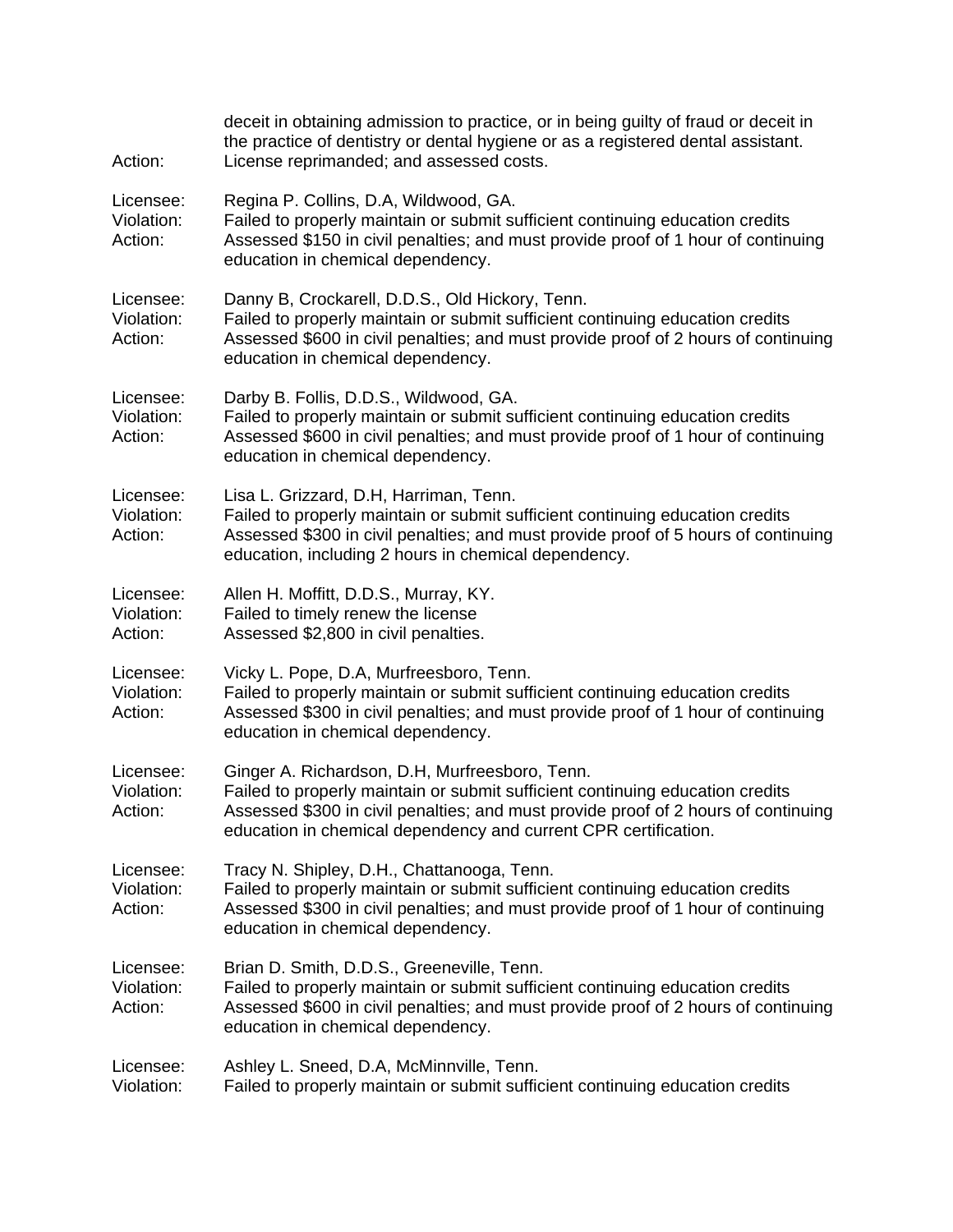| Action:                            | Assessed \$150 in civil penalties; and must provide proof of 24 hours of<br>continuing education, including 2 hours in chemical dependency.                                                                                                                                                                                                                                                                                                                                                                                                                                                                                                                                                                                                                                                                                                                                                                                                                                                                                                                                                                                                                                                 |
|------------------------------------|---------------------------------------------------------------------------------------------------------------------------------------------------------------------------------------------------------------------------------------------------------------------------------------------------------------------------------------------------------------------------------------------------------------------------------------------------------------------------------------------------------------------------------------------------------------------------------------------------------------------------------------------------------------------------------------------------------------------------------------------------------------------------------------------------------------------------------------------------------------------------------------------------------------------------------------------------------------------------------------------------------------------------------------------------------------------------------------------------------------------------------------------------------------------------------------------|
| Licensee:<br>Violation:<br>Action: | Roy S. Stapleton, D.M.D., White Pine, Tenn.<br>Failed to properly maintain or submit sufficient continuing education credits<br>Assessed \$600 in civil penalties; and must provide proof of current CPR<br>certification.                                                                                                                                                                                                                                                                                                                                                                                                                                                                                                                                                                                                                                                                                                                                                                                                                                                                                                                                                                  |
| Licensee:<br>Violation:<br>Action: | Nancy L. Stimson, D.A., Clarksville, Tenn.<br>Failed to timely renew the license<br>Assessed \$100 in civil penalties.                                                                                                                                                                                                                                                                                                                                                                                                                                                                                                                                                                                                                                                                                                                                                                                                                                                                                                                                                                                                                                                                      |
| Licensee:<br>Violation:<br>Action  | Glenn E. Vance, Jr. D.D.S., Bristol, Tenn.<br>Unprofessional, dishonorable, or unethical conduct; a violation or attempted<br>violation, directly or indirectly, or assisting in or abetting the violation of, or<br>conspiring to violate, any provision of this chapter of any lawful order of this<br>board issued pursuant thereto, or any criminal statute of the state of Tennessee;<br>habitual intoxication or personal misuse of any drugs or the use of intoxicating<br>liquors, narcotic, controlled substances or other drugs or stimulants, such as, but<br>not limited to, nitrous oxide sedation, in such a manner as to adversely affect the<br>person's ability to practice dentistry, dental hygiene or as a registered dental<br>assistant; and licensed dentists of this state may dispense, prescribe, or<br>otherwise distribute drugs rational to the practice of dentistry and any prescription<br>shall be written in accordance with state and federal drug laws.<br>License placed on probation for no less than 2 years; must maintain advocacy<br>with Concerned Dental Professional Committee; must meet certain terms and<br>conditions; and assessed costs. |
| Licensee:<br>Violation:<br>Action: | Jeana S. Vaughn, D.A., Knoxville, Tenn.<br>Failed to properly maintain or submit sufficient continuing education credits<br>Assessed \$150 in civil penalties; and must provide proof of 2 hours of continuing<br>education in chemical dependency.                                                                                                                                                                                                                                                                                                                                                                                                                                                                                                                                                                                                                                                                                                                                                                                                                                                                                                                                         |
| Licensee:<br>Violation:<br>Action: | Guylia R. Vick, D.A, Henderson, NV.<br>Failed to properly maintain or submit sufficient continuing education credits<br>Assessed \$150 in civil penalties; and must provide proof of 6 hours of continuing<br>education, including 2 hours in chemical dependency.                                                                                                                                                                                                                                                                                                                                                                                                                                                                                                                                                                                                                                                                                                                                                                                                                                                                                                                          |
| Licensee:<br>Violation:<br>Action: | April D. Whitt, D.A, Bristol, VA.<br>Failed to properly maintain or submit sufficient continuing education credits<br>Assessed \$150 in civil penalties; and must provide proof of 7 hours of continuing<br>education, including 2 hours in chemical dependency.                                                                                                                                                                                                                                                                                                                                                                                                                                                                                                                                                                                                                                                                                                                                                                                                                                                                                                                            |
| Licensee:<br>Violation:<br>Action: | Marianne C. Wigand, D.H., Cadiz, KY.<br>Failed to properly maintain or submit sufficient continuing education credits<br>Assessed \$300 in civil penalties; and must provide proof of 2 hours of continuing<br>education in chemical dependency.                                                                                                                                                                                                                                                                                                                                                                                                                                                                                                                                                                                                                                                                                                                                                                                                                                                                                                                                            |
| Licensee:<br>Violation:            | Melissa K. Williams, D.A., Brighton, Tenn.<br>Failed to properly maintain or submit sufficient continuing education credits                                                                                                                                                                                                                                                                                                                                                                                                                                                                                                                                                                                                                                                                                                                                                                                                                                                                                                                                                                                                                                                                 |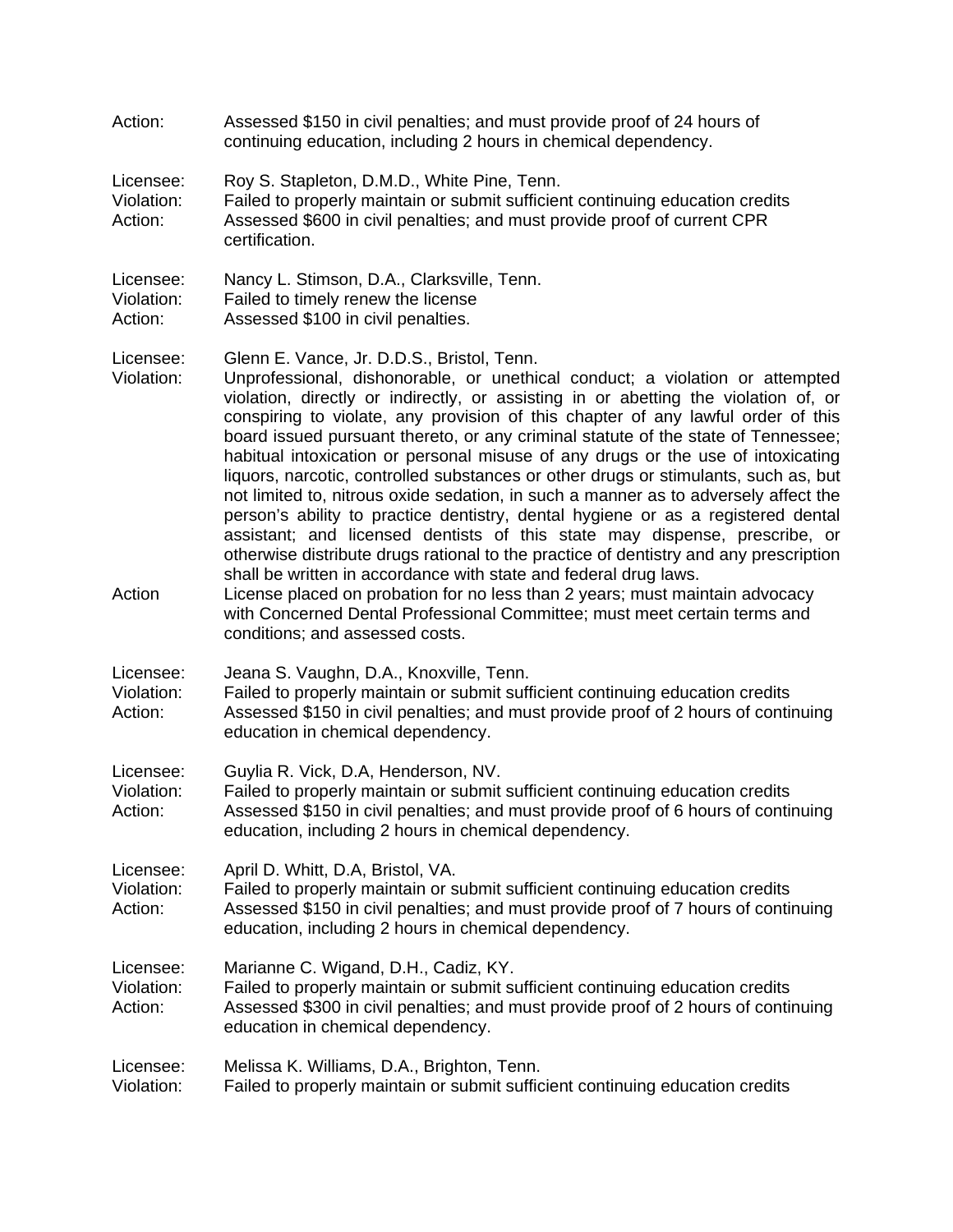Action: Assessed \$150 in civil penalties; and must provide proof of 12 hours of continuing education, including 2 hours in chemical dependency. Licensee: Rudy W. Young, D.D.S., Jackson, Tenn. Violation: Unprofessional, dishonorable, or unethical conduct; violation or attempted violation, directly or indirectly, or assisting in or abetting the violation of, or conspiring to violate, any provision of this chapter or any lawful order of the board issued pursuant thereto, or any criminal statute of the state of Tennessee. Action: License revoked; and assessed \$4,000 in civil penalties, plus costs.

# **BOARD OF MEDICAL EXAMINERS**

Licensee: Samuel M. Ashby, M.D., Fayetteville, Tenn.

- Violation: Unprofessional, dishonorable or unethical conduct; violation or attempted violation, directly or indirectly, or assisting in or abetting the violation of, or conspiring to violate, any provision of this chapter or any lawful order of the board issued pursuant thereto, or any criminal statute of the state of Tennessee; gross malpractice, or a pattern of continued or repeated malpractice, ignorance, negligence or incompetence in the course of medical practice; dispensing, prescribing or otherwise distributing any controlled substance or any other drug not in the course of professional practice, or not in good faith to relieve pain and suffering, or not to cure an ailment, physical infirmity or disease, or in amounts and/or for durations not medically necessary, advisable or justified for a diagnosed condition; dispensing, prescribing or otherwise distributing to any person a controlled substance or other drug if such person is addicted to the habit of using controlled substances without making a bona fide effort to cure the habit of such patient; engaging in the practice of medicine when mentally or physically unable to safely do so; failure to perform an appropriate history and examination and formulate a therapeutic plan.
- Action: License revoked, must comply with terms of March 20, 2007 Consent Order within sixty (60) days; and assessed \$15,000 in civil penalties, plus costs.
- Licensee: Rodolfo S. Beer, M.D., Maryville, Tenn.
- Violation: Disciplinary action against a person licensed to practice medicine by another stat or territory of the United States for any acts that would constitute grounds for discipline of a person licensed in this state.
- Action: License placed on probation for 5 years; and must maintain lifetime advocacy with the Tennessee Medical Foundation.

Licensee: Thomas A. Browning, M.D., Harriman, Tenn.

Violation: Failed to properly maintain sufficient continuing education credits Action: Assessed \$480 in civil penalties; must provide proof of 12 hours of continuing education within 180 days; and must complete an additional 10 hours of continuing education hours within 2 years.

Licensee: Casey C. Arney, M.D., Nashville, Tenn.

Violation: Failed to properly maintain sufficient continuing education credits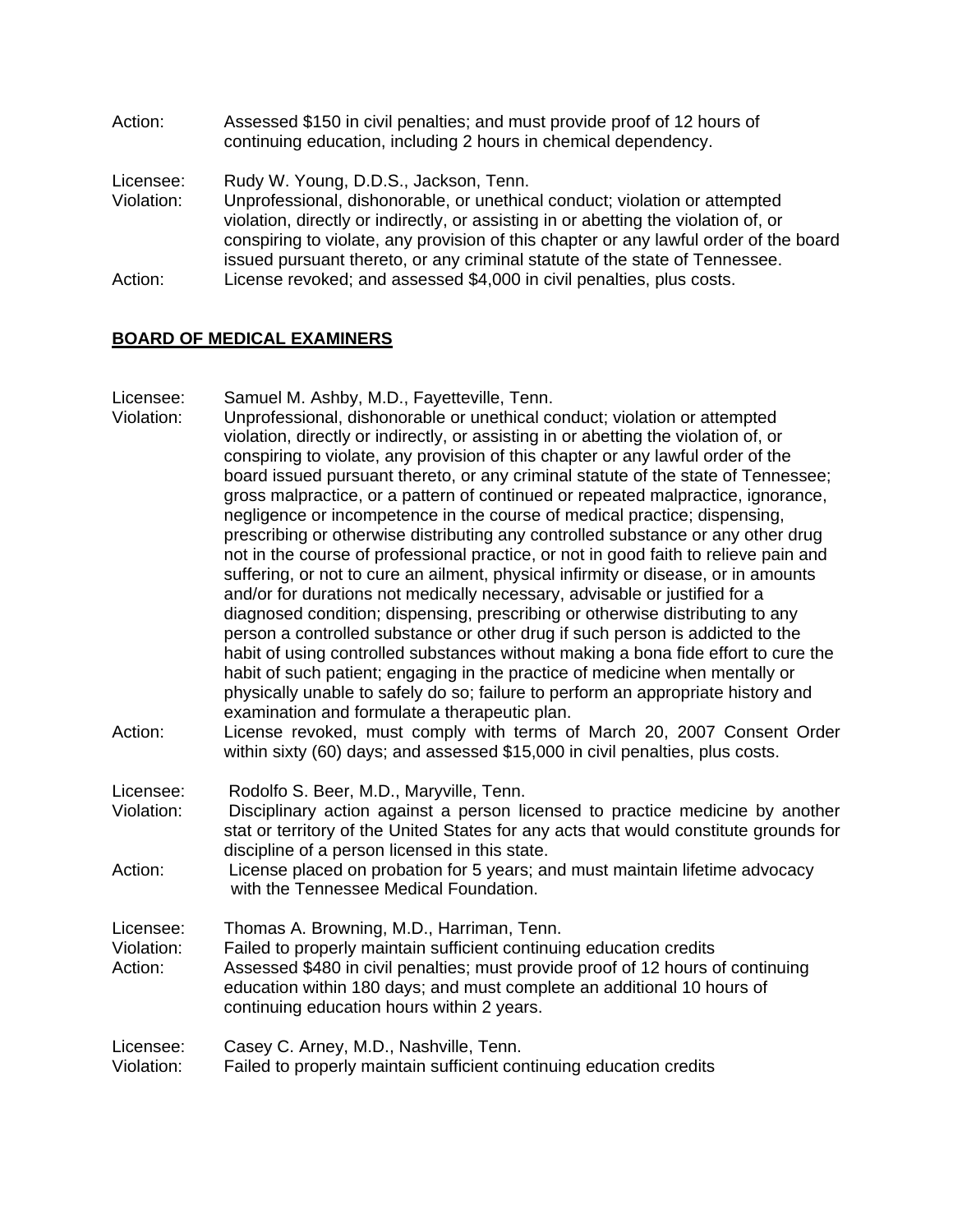| Action:                            | Assessed \$720 in civil penalties; must provide proof of 18 hours of continuing<br>education within 180 days; and must complete an additional 10 hours of<br>continuing education hours within 2 years.                                                                                                                                                                                                                                                                                                                                      |
|------------------------------------|----------------------------------------------------------------------------------------------------------------------------------------------------------------------------------------------------------------------------------------------------------------------------------------------------------------------------------------------------------------------------------------------------------------------------------------------------------------------------------------------------------------------------------------------|
| Licensee:<br>Violation:<br>Action: | Manuel F. Carro, M.D., Memphis, Tenn.<br>Failed to properly maintain sufficient continuing education credits<br>Assessed \$1,100 in civil penalties; must provide proof of 27.5 hours of continuing<br>education within 180 days; and must complete an additional 10 hours of<br>continuing education hours within 2 years.                                                                                                                                                                                                                  |
| Licensee:<br>Violation:            | Brian Adimolisa Chigbue, Laurel, Maryland<br>Unprofessional, dishonorable or unethical conduct; and action against a person<br>licensed to practice medicine in another state or territory of the United States for<br>any acts or omissions that would constitute grounds for discipline of a person<br>licensed in this state.                                                                                                                                                                                                             |
| Action:                            | License Permanently Revoked; and assessed costs.                                                                                                                                                                                                                                                                                                                                                                                                                                                                                             |
| Licensee:<br>Violation:            | David Robert Delaplane, M.D., Abington, Tenn.<br>Disciplinary action against a person licensed to practice medicine by another stat<br>or territory of the United States for any acts that would constitute grounds for<br>discipline of a person licensed in this state.                                                                                                                                                                                                                                                                    |
| Action:                            | License suspended until such time Virginia license are unencumbered and<br>unrestricted; and assessed costs.                                                                                                                                                                                                                                                                                                                                                                                                                                 |
| Licensee:<br>Violation:<br>Action: | Deborah R. Dreason, M.D., Brentwood, Tenn.<br>Failed to properly maintain sufficient continuing education credits<br>Assessed \$1,600 in civil penalties; must provide proof of 40 hours of continuing<br>education within 180 days; and must complete an additional 10 hours of<br>continuing education hours within 2 years.                                                                                                                                                                                                               |
| Licensee:<br>Violation:<br>Action: | David W. Fanning, M.D., Germantown, Tenn.<br>Failed to properly maintain sufficient continuing education credits<br>Assessed \$800 in civil penalties; must provide proof of 20 hours of continuing<br>education within 180 days; and must complete an additional 10 hours of<br>continuing education hours within 2 years.                                                                                                                                                                                                                  |
| Licensee:<br>Violation:            | Matthew M. Gangwer, M.D., Bristol, Tenn.<br>Engaging in the practice of medicine when physically or mentally unable to safely<br>do so; habitual intoxication or personal misuse of any drugs or the use of<br>intoxicating liquors, narcotics, controlled substances or other drugs or stimulants<br>in such manner as to adversely affect the person's ability to practice medicine;<br>and conviction of a felony, conviction of any offense under state or federal drug<br>laws, or conviction of any offense involving moral turpitude. |
| Action:                            | License suspended for one year from July 22, 2008, or the duration of his<br>criminal sentence, whichever is longer; must meet certain terms and conditions;<br>and assessed costs.                                                                                                                                                                                                                                                                                                                                                          |
| Licensee:<br>Violation:<br>Action: | Elmer R. Gibbs, M.D., Maryville, Tenn.<br>Unprofessional, dishonorable or unethical conduct.<br>License reprimanded; must meet certain terms and conditions; assessed \$1,000<br>in civil penalties, plus costs.                                                                                                                                                                                                                                                                                                                             |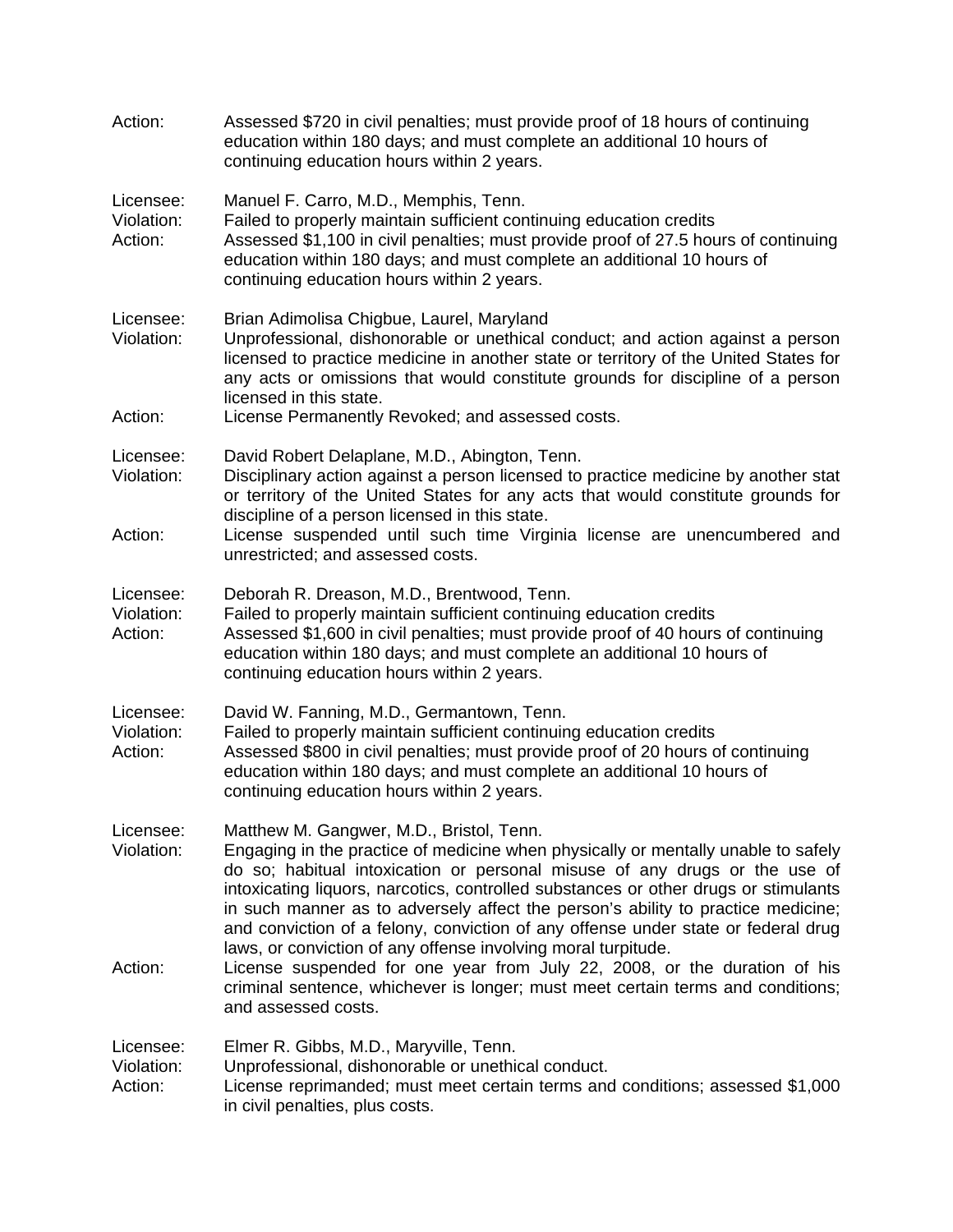| Licensee:<br>Violation:<br>Action: | Lifford Lee Lancaster, M.D., Nashville, Tenn.<br>Unprofessional, dishonorable or unethical conduct.<br>License reprimanded; must meet certain terms and conditions; and assessed<br>\$2,000 in civil penalties, plus cost.                                                                                                                                                                                                                   |
|------------------------------------|----------------------------------------------------------------------------------------------------------------------------------------------------------------------------------------------------------------------------------------------------------------------------------------------------------------------------------------------------------------------------------------------------------------------------------------------|
| Licensee:<br>Violation:            | John D. Lay, M.D., Savannah, Tenn.<br>A pattern of continued ignorance; Prescribing controlled substances in<br>amounts and/or durations not medicallyadvisablefor a diagnosed condition.                                                                                                                                                                                                                                                    |
| Action:                            | License reprimanded; must meet certain terms and conditions; assessed<br>\$15,000 in civil penalties, plus costs.                                                                                                                                                                                                                                                                                                                            |
| Licensee:<br>Violation:<br>Action: | Patrick J. Murphy, M.D., Nashville, Tenn.<br>Failed to properly maintain sufficient continuing education credits<br>Assessed \$140 in civil penalties; must provide proof of 3.5 hours of continuing<br>education within 180 days; and must complete an additional 10 hours of<br>continuing education hours within 2 years.                                                                                                                 |
| Licensee:<br>Violation:            | David W. Pitts, M.D., Crossville, Tenn.<br>Engaging in the practice of medicine when mentally or physically unable to safely<br>do so.                                                                                                                                                                                                                                                                                                       |
| Action:                            | License suspended for a minimum of 6 months; must meet certain terms and<br>conditions; and assessed costs.                                                                                                                                                                                                                                                                                                                                  |
| Licensee:<br>Violation:<br>Action: | Devyani Sanders, M.D., Nashville, Tenn.<br>Engaging in the practice of medicine when physically or mentally unable to do so;<br>dispensing, prescribing or distributing controlled substance or any other drugs in<br>violation of state or federal law. Specifically failed to comply with 21 CFR<br>§1301.71 regarding security requirements for dispensing controlled substances.<br>License Permanently Surrendered; and assessed costs. |
| Licensee:<br>Violation:<br>Action: | Forrest C. Ward, M.D., Maryville, Tenn.<br>Unprofessional, dishonorable or unethical conduct.<br>License reprimanded; must meet certain terms and conditions; and assessed<br>\$500 in civil penalties, plus costs.                                                                                                                                                                                                                          |
| Licensee:<br>Violation:<br>Action: | Donald H. Watters, M.D., Athens, Tenn.<br>Failed to properly maintain sufficient continuing education credits<br>Assessed \$470 in civil penalties; must provide proof of 11.75 hours of continuing<br>education within 180 days; and must complete an additional 10 hours of<br>continuing education hours within 2 years.                                                                                                                  |
| Licensee:<br>Violation:            | Robert A. Wilson, M.D., Hendersonville, Tenn.<br>Advertising a medical business in which untrue or misleading statements are<br>made, or causing the publication or circulation of fraudulent relative to any<br>disease, human ailment or condition; and in violation of O.C.R.R.S.T. 0880-2-<br>.014(2)(b).                                                                                                                                |
| Action:                            | Cease and Desist any and all aspects of the smoking cessation treatment<br>program provided by Welplex. License reprimanded; must meet certain terms<br>and conditions; and assessed \$1,000 in civil penalties, plus costs.                                                                                                                                                                                                                 |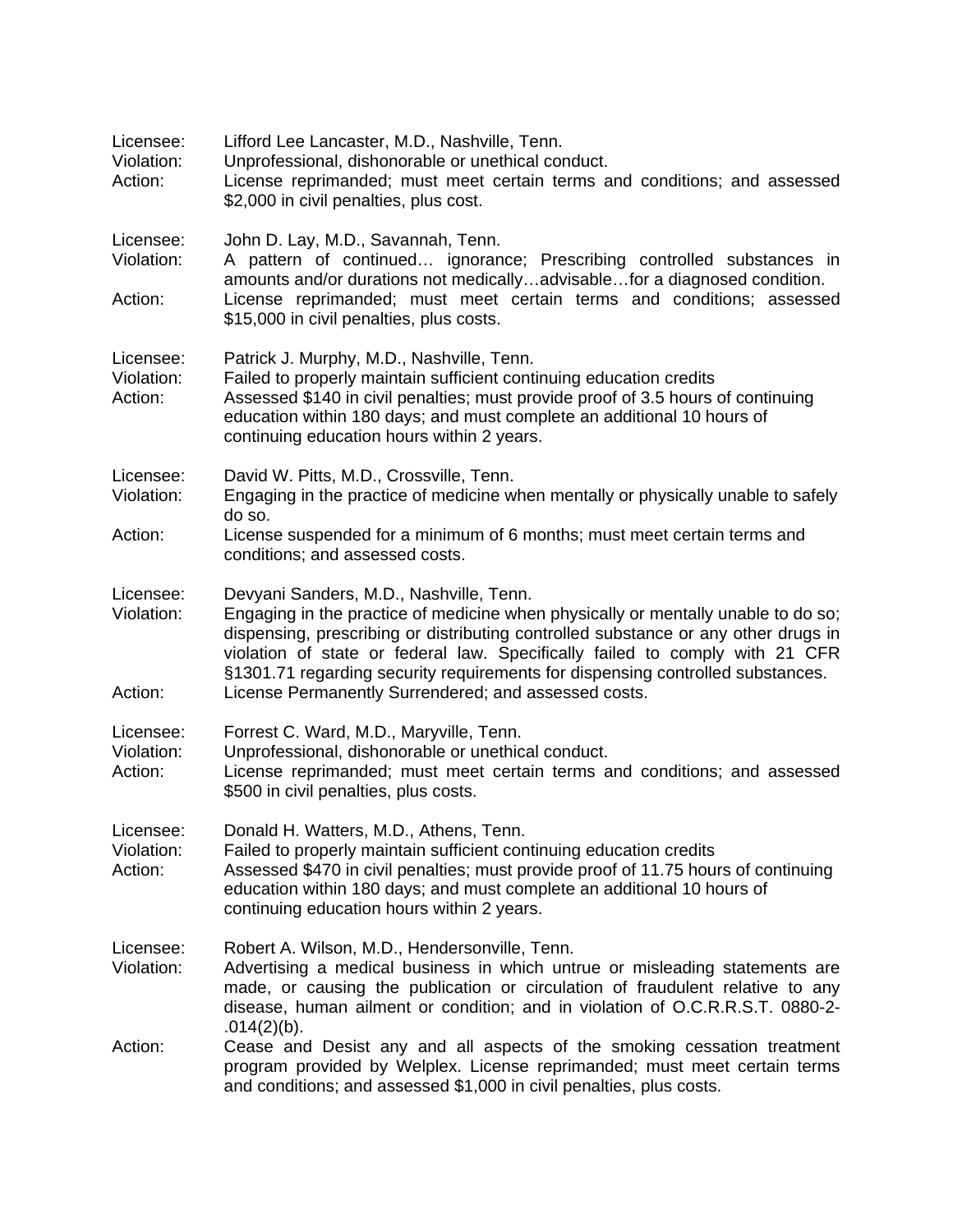# **BOARD OF MEDICAL EXAMINERS COMMITTEE ON PHYSICIAN ASSISTANTS**

Licensee: Curtis C. Jones, P.A.-C, Smithville, Tenn.

- Violation: Unprofessional, dishonorable, or unethical conduct; dispensing, prescribing, or otherwise distributing any controlled substance to any person in violation of any law of the state or of the United States of America or any rule of the Board or Committee; and in violation of T.C.A. § 63-19-107(2), and rules 0880-3-.10 and 0880-3-.21 to include improper or abusive practices inconsistent with normal prescribing guidelines.
- Action: License placed on probation for a period not less than 1 year; must meet certain terms and conditions; and assessed \$1,000 in civil penalties, plus costs.

# **BOARD OF NURSING**

| Licensee:<br>Violation:<br>Action: | Debra D. Kleven, R.N., Watertown, Tenn.<br>Is unfit or incompetent by reason of negligence, habits or other cause;<br>unprofessional conduct; has violated or attempted to violate, directly or indirectly,<br>or assisted in or abetted the violation of, or conspired to violate, any provision of<br>this chapter or any lawful order of the board issued pursuant thereto; being under<br>the influence of alcoholic beverages, or under the influence of drugs which impair<br>judgment while on duty in any health care facility, school, institution or other work<br>place location; impersonating another licensed practitioner; and engaging in acts<br>of dishonesty which relate to the practice of nursing.<br>License revoked; assessed \$5,000 in civil penalties, plus costs. |
|------------------------------------|-----------------------------------------------------------------------------------------------------------------------------------------------------------------------------------------------------------------------------------------------------------------------------------------------------------------------------------------------------------------------------------------------------------------------------------------------------------------------------------------------------------------------------------------------------------------------------------------------------------------------------------------------------------------------------------------------------------------------------------------------------------------------------------------------|
| Licensee:<br>Violation:            | Lorianne T. Landguth, L.P.N., Clarksville, Tenn.<br>Is guilty of fraud or deceit in procuring or attempting to procure a license to<br>practice nursing; guilty of a crime; and unprofessional conduct.                                                                                                                                                                                                                                                                                                                                                                                                                                                                                                                                                                                       |
| Action:                            | License suspended; must meet certain terms and conditions; assessed \$1,600 in<br>civil penalties, plus costs.                                                                                                                                                                                                                                                                                                                                                                                                                                                                                                                                                                                                                                                                                |
| Licensee:<br>Violation:<br>Action: | Linda L. Matheson, R.N., Memphis, Tenn.<br>Is guilty of fraud or deceit in procuring or attempting to procure a license to<br>practice nursing; unprofessional conduct; and revocation, suspension, probation<br>or other discipline of a license to practice nursing by another state or territory of<br>the United States for any act or omission which would constitute grounds for the<br>revocation, suspension, probation or other discipline of a license in this state.<br>License revoked; assessed \$3,000 in civil penalties, plus costs.                                                                                                                                                                                                                                          |
| Licensee:<br>Violation:            | Tiffany N. Peters, R.N., Kingsport, Tenn.<br>Has violated or attempted to violate, directly or indirectly, or assisted in or<br>abetted the violation of, or conspired to violate, any provision of this chapter or<br>any lawful order of the board issued pursuant thereto.                                                                                                                                                                                                                                                                                                                                                                                                                                                                                                                 |
| Action:                            | License suspended; must have evaluation with TNPAP; Respondent and/or<br>TNPAP must give report at next board meeting; and assessed costs.                                                                                                                                                                                                                                                                                                                                                                                                                                                                                                                                                                                                                                                    |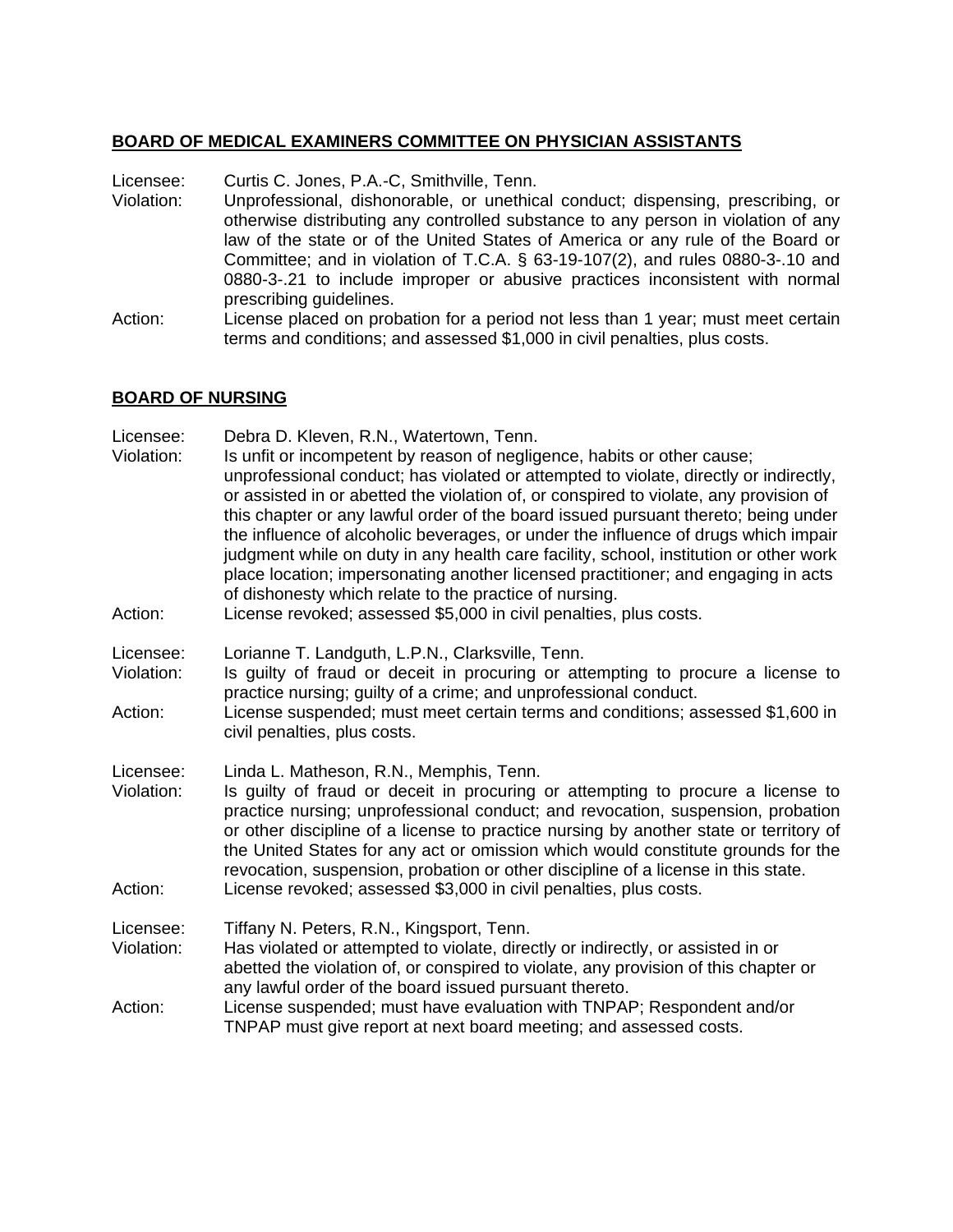# **BOARD OF PHARMACY**

| Licensee:                          | Randall L. Allen, D.P.H., Franklin, Tenn.                                                                                                                                                                                                                       |
|------------------------------------|-----------------------------------------------------------------------------------------------------------------------------------------------------------------------------------------------------------------------------------------------------------------|
| Violation:                         | Expired drugs on shelves; failure to provide patient counseling                                                                                                                                                                                                 |
| Action:                            | \$5,900 civil penalty                                                                                                                                                                                                                                           |
| Licensee:                          | Allenhill Pharmacy & Medical Supply, Franklin, Tenn.                                                                                                                                                                                                            |
| Violation:                         | Failure to provide or offer patient counseling                                                                                                                                                                                                                  |
| Action:                            | \$1,000 civil penalty                                                                                                                                                                                                                                           |
| Licensee:                          | Andy Oxy Co., Inc., Asheville, NC.                                                                                                                                                                                                                              |
| Violation:                         | Operating on an expired license                                                                                                                                                                                                                                 |
| Action:                            | \$5,200 civil penalty                                                                                                                                                                                                                                           |
| Licensee:                          | Kenneth L. Baird, D.P.H., Madison, Tenn.                                                                                                                                                                                                                        |
| Violation:                         | Allowing unregistered individual to work in the pharmacy                                                                                                                                                                                                        |
| Action:                            | \$800 civil penalty                                                                                                                                                                                                                                             |
| Licensee:<br>Violation:<br>Action: | Stacey Barnes, D.P.H., Joelton, Tenn.<br>Failure to provide complete pharmaceutical services; and failed to hold<br>the health and safety of the patient as the first consideration by misfiling<br>a prescription.<br>\$1,000 civil penalty                    |
| Licensee:<br>Violation:<br>Action: | Bernard Beuerlein, D.P.H., Lawrenceburg, Tenn.<br>Failure to maintain possession of the keys to the pharmacy; and allowing<br>a pharmacy technician to work in the pharmacy without the physical<br>presence of a licensed pharmacist.<br>\$2,000 civil penalty |
| Licensee:                          | Joseph H. Cutler, D.P.H., Knoxville, Tenn.                                                                                                                                                                                                                      |
| Violation:                         | Failure to provide or offer patient counseling                                                                                                                                                                                                                  |
| Action:                            | \$500 civil penalty                                                                                                                                                                                                                                             |
| Licensee:                          | CVS Pharmacy #3721, Knoxville, Tenn.                                                                                                                                                                                                                            |
| Violation:                         | Failure to provide or offer patient counseling                                                                                                                                                                                                                  |
| Action:                            | \$1,000 civil penalty                                                                                                                                                                                                                                           |
| Licensee:<br>Violation:            | Femetress Davis, R.T., Memphis, Tenn.<br>Theft and diversion of controlled substances from the pharmacy without a<br>prescription from an authorized prescriber                                                                                                 |
| Action:                            | Revocation of registration                                                                                                                                                                                                                                      |
| Licensee:<br>Violation:            | Kyndra J. Dove, D.P.H., Nolensville, Tenn.<br>Allowing unregistered individuals to work in the pharmacy; violation of the<br>pharmacy technician ratio to pharmacist                                                                                            |
| Action:                            | \$2,150 civil penalty                                                                                                                                                                                                                                           |
| Licensee:                          | Kirk Ethridge, D.P.H., Bulls Gap, Tenn.                                                                                                                                                                                                                         |
| Violation:                         | Addicted to the use of alcohol, narcotics, or other drugs                                                                                                                                                                                                       |
| Action:                            | License indefinitely suspended                                                                                                                                                                                                                                  |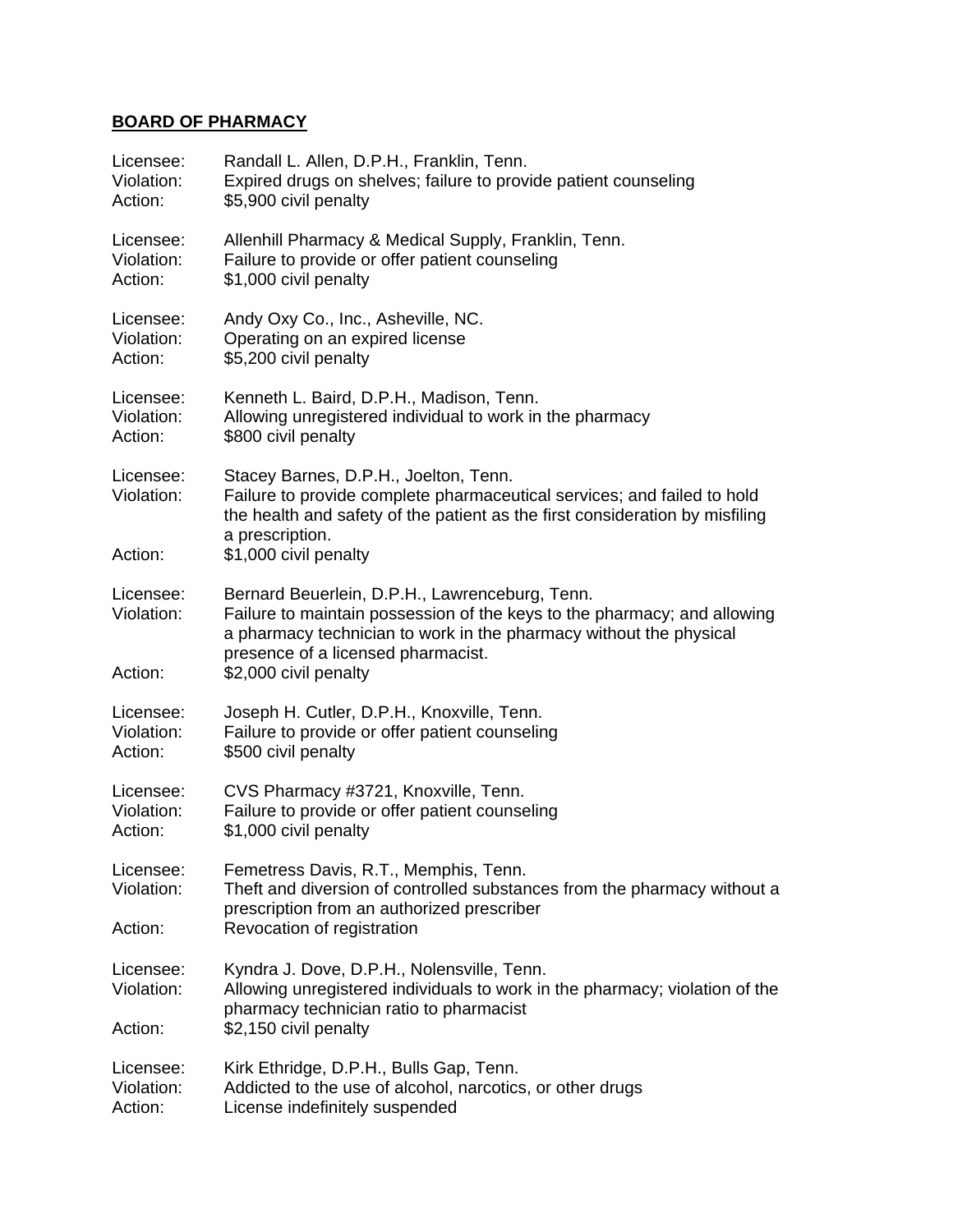| Licensee:                          | Alicia A. Gandee, D.P.H., Seymour, Tenn.                                                                                                                                                       |
|------------------------------------|------------------------------------------------------------------------------------------------------------------------------------------------------------------------------------------------|
| Violation:                         | Allowing unregistered individuals to work in the pharmacy                                                                                                                                      |
| Action:                            | \$400 civil penalty                                                                                                                                                                            |
| Licensee:<br>Violation:            | Erica Gipson, R.T., Memphis, Tenn.<br>Used the pharmacy's credit card to make purchases for herself without<br>authorization                                                                   |
| Action:                            | Registration placed on a two-year term of probation                                                                                                                                            |
| Licensee:                          | Robert T. Holland, D.P.H., Brentwood, Tenn.                                                                                                                                                    |
| Violation:                         | Allowing unregistered individuals to work in the pharmacy                                                                                                                                      |
| Action:                            | \$700 civil penalty                                                                                                                                                                            |
| Licensee:                          | Jan G. Horn, D.P.H., Knoxville, Tenn.                                                                                                                                                          |
| Violation:                         | Addicted to the use of alcohol, narcotics, or other drugs                                                                                                                                      |
| Action:                            | License indefinitely suspended                                                                                                                                                                 |
| Licensee:<br>Violation:<br>Action: | Hillary C. Jackson, R.T., Atoka, Tenn.<br>Theft and diversion of controlled substances from the pharmacy without a<br>prescription from an authorized prescriber<br>Revocation of registration |
| Licensee:                          | K-Mart Pharmacy #3348, Chattanooga, Tenn.                                                                                                                                                      |
| Violation:                         | Failure to provide or offer patient counseling                                                                                                                                                 |
| Action:                            | \$1,000 civil penalty                                                                                                                                                                          |
| Licensee:                          | Larry Larkin, D.P.H., Knoxville, Tenn.                                                                                                                                                         |
| Violation:                         | Failure to provide or offer patient counseling                                                                                                                                                 |
| Action:                            | \$500 civil penalty                                                                                                                                                                            |
| Licensee:                          | Ben C. Lott, D.P.H., Knoxville, Tenn.                                                                                                                                                          |
| Violation:                         | Allowing unlicensed individual to engage in the practice of pharmacy                                                                                                                           |
| Action:                            | \$1,000 civil penalty                                                                                                                                                                          |
| Licensee:                          | James P. McNally, D.P.H., Nashville, Tenn.                                                                                                                                                     |
| Violation:                         | Addicted to the use of alcohol, narcotics, or other drugs                                                                                                                                      |
| Action:                            | License indefinitely suspended                                                                                                                                                                 |
| Licensee:<br>Violation:            | Donald E. Nelson, D.P.H., Jackson, Tenn.<br>Addicted to the use of alcohol, narcotics, or other drugs; sought and<br>completed substance abuse treatment                                       |
| Action:                            | License placed on a five (5) year term of probation                                                                                                                                            |
| Licensee:                          | Pardue's Pharmacy, Nashville, Tenn.                                                                                                                                                            |
| Violation:                         | Failure to provide or offer patient counseling                                                                                                                                                 |
| Action:                            | \$500 civil penalty                                                                                                                                                                            |
| Licensee:                          | Randall P. Penland, D.P.H., Knoxville, Tenn.                                                                                                                                                   |
| Violation:                         | Failure to provide or offer patient counseling                                                                                                                                                 |
| Action:                            | \$500 civil penalty                                                                                                                                                                            |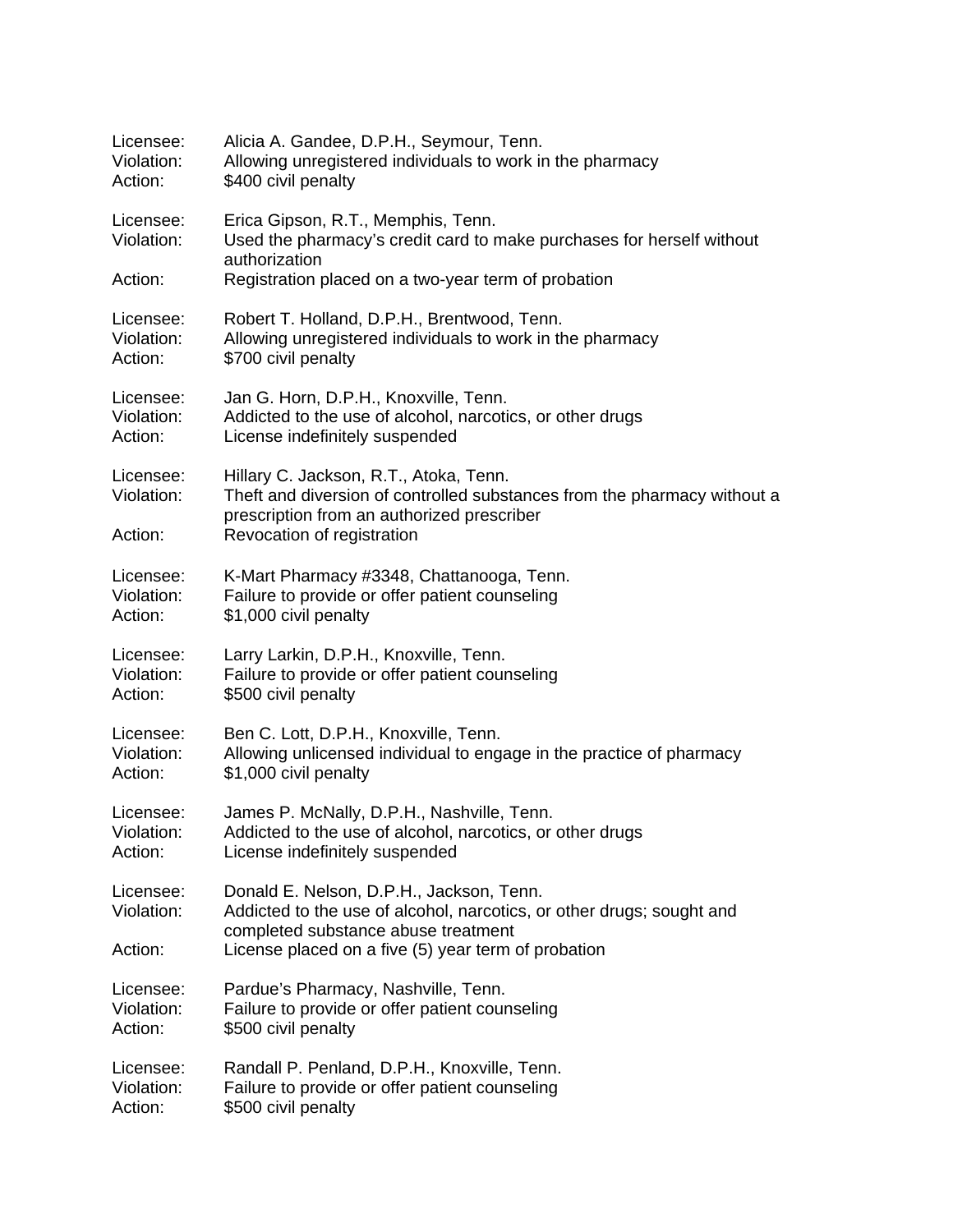| Licensee:<br>Violation:            | Brandy R. Phillips, R.T., Chattanooga, Tenn.<br>Theft and diversion of controlled substances from the pharmacy without a<br>prescription from an authorized prescriber                                                        |
|------------------------------------|-------------------------------------------------------------------------------------------------------------------------------------------------------------------------------------------------------------------------------|
| Action:                            | Revocation of registration                                                                                                                                                                                                    |
| Licensee:<br>Violation:            | Laurhenda Poss, R.T., Mt. Juliet, Tenn.<br>Theft and diversion of controlled substances from the pharmacy without a<br>prescription from an authorized prescriber                                                             |
| Action:                            | Revocation of registration                                                                                                                                                                                                    |
| Licensee:<br>Violation:<br>Action: | Benjamin H. Rapp, D.P.H., Franklin, Tenn.<br>Allowing unregistered individuals to work in the pharmacy<br>\$100 civil penalty                                                                                                 |
| Licensee:<br>Violation:            | Rite Aid Pharmacy #11873, Hendersonville, Tenn.<br>Failure to notify the Board of the absence of the pharmacist-in-charge<br>from the pharmacy practice site due to a disability for a period that<br>exceeded days (30) days |
| Action:                            | \$250 civil penalty                                                                                                                                                                                                           |
| Licensee:<br>Violation:            | Chase Salyer, R.T., Kingsport, Tenn.<br>Theft and diversion of controlled substances from the pharmacy without a<br>prescription from an authorized prescriber                                                                |
| Action:                            | Revocation of registration                                                                                                                                                                                                    |
| Licensee:<br>Violation:            | Susan Sharp, R.T., Goodlettsville, Tenn.<br>Theft and diversion of controlled substances from the pharmacy without a<br>prescription from an authorized prescriber                                                            |
| Action:                            | Revocation of registration                                                                                                                                                                                                    |
| Licensee:<br>Violation:<br>Action: | Alvis D. Simmons, D.P.H., Blaine, Tenn.<br>Addicted to the use of alcohol, narcotics, or other drugs<br>License indefinitely suspended                                                                                        |
| Licensee:<br>Violation:<br>Action: | Kayla Smith, R.T., Clinton, Tenn.<br>Theft and diversion of controlled substances from the pharmacy without a<br>prescription from an authorized prescriber<br>Revocation of registration                                     |
| Licensee:<br>Violation:<br>Action  | Samuel H. Smith, D.P.H., Knoxville, Tenn.<br>Addicted to the use of alcohol, narcotics, or other drugs<br>License indefinitely suspended                                                                                      |
| Licensee:<br>Violation:<br>Action  | William R. Sorrell, D.P.H., Newport, KY.<br>Disciplined by another state board<br>License placed on a ten (10) year term of probation                                                                                         |
| Licensee:<br>Violation:<br>Action: | Walgreens Pharmacy #3284, Sevierville, Tenn.<br>Allowing unregistered individuals to work in the pharmacy<br>\$2,400 civil penalty                                                                                            |